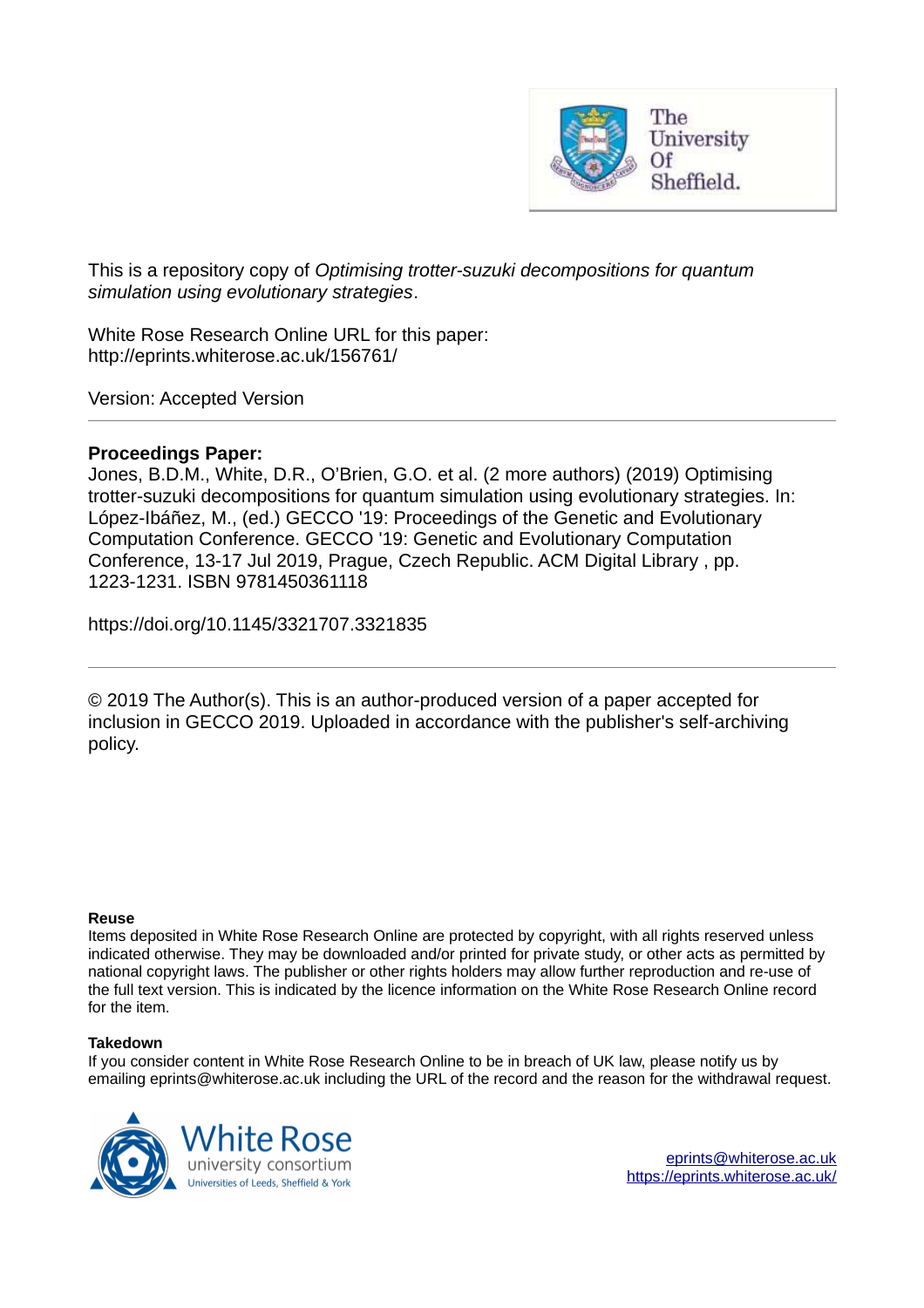# Optimising Trotter-Suzuki Decompositions for Quantum Simulation Using Evolutionary Strategies

Benjamin D.M. Jones<sup>1</sup>, George O. O'Brien<sup>1</sup>, David R. White<sup>1</sup>, Earl T. Campbell<sup>2</sup>, and John A. Clark<sup>1</sup>

> <sup>1</sup>Department of Computer Science, University of Sheffield <sup>2</sup>Department of Physics, University of Sheffield

> > April 24, 2019

#### Abstract

One of the most promising applications of near-term quantum computing is the simulation of quantum systems, a classically intractable task. Quantum simulation requires computationally expensive matrix exponentiation; Trotter-Suzuki decomposition of this exponentiation enables efficient simulation to a desired accuracy on a quantum computer. We apply the Covariance Matrix Adaptation Evolutionary Strategy (CMA-ES) algorithm to optimise the Trotter-Suzuki decompositions of a canonical quantum system, the Heisenberg Chain; we reduce simulation error by around 60%. We introduce this problem to the computational search community, show that an evolutionary optimisation approach is robust across runs and problem instances, and find that optimisation results generalise to the simulation of larger systems.

## 1 Introduction

Practical Quantum Computers are likely to demonstrate speedup over classical computers on certain problems in the near future [\[2,](#page-15-0) [7,](#page-15-1) [8,](#page-15-2) [17,](#page-15-3) [37\]](#page-16-0). Identifying applications that can exploit this advantage is of great importance; one of the most promising is simulating the time-evolution of quantum mechanical systems [\[2–](#page-15-0)[4,](#page-15-4) [7,](#page-15-1) [8,](#page-15-2) [12,](#page-15-5) [32,](#page-16-1) [37\]](#page-16-0). Simulating large systems involves expensive matrix calculations that are classically intractable, but can be performed much more efficiently with quantum computers.

One of the most exciting applications of quantum simulation is the modelling of complex molecular bonds and reactions. This facilitates the discovery of lower-energy pathways for chemical reactions and the design of new catalysts, holding great potential for impact in medical research. Simulation of quantum chemistry may also play a significant part in the development of future high performance batteries. These and other simulations are beyond the reach of classical supercomputers [\[1,](#page-15-6) [16,](#page-15-7) [21,](#page-16-2) [23,](#page-16-3) [24\]](#page-16-4).

The "quantum advantage" that quantum computers offer on such problems is provided by the basic unit of quantum computing: the qubit. A qubit represents a single quantum state, and is implemented by the quantum properties of a physical system, such as the spin of an electron. Much like a classical bit, a qubit has two possible states: 0 or 1, denoted  $|0\rangle$  and  $|1\rangle$  in Dirac notation. However, a qubit can also exist in a *combination* of these two states called a superposition, where the state of the qubit  $|\psi\rangle$  is described by:

<span id="page-1-2"></span><span id="page-1-1"></span>
$$
|\psi\rangle = \alpha |0\rangle + \beta |1\rangle \tag{1}
$$

Here,  $\alpha$  and  $\beta$  are complex numbers termed *probability amplitudes*<sup>[1](#page-0-0)</sup>. Although the qubit is quite literally in a simultaneous combination of two states, under measurement it can only be observed as residing in one of them; the likelihood of the qubit being found in either state when measured is given by the square of the magnitude of the coefficients:  $p(0) = |\alpha|^2$  and  $p(1) = |\beta|^2$ .

As these probabilities must sum to 1, the state of a single qubit can be represented as a vector of unit length and all possible states of a single qubit can be represented as the surface of a sphere. The quantum analogues of logic gates are thus unitary matrices, as they must preserve the length (norm)

<span id="page-1-0"></span> $1$  Why nature should behave in this way is left as an exercise for the reader: to quote Feynman: "we call  $[\alpha]$  a probability amplitude, because we do not know what it means."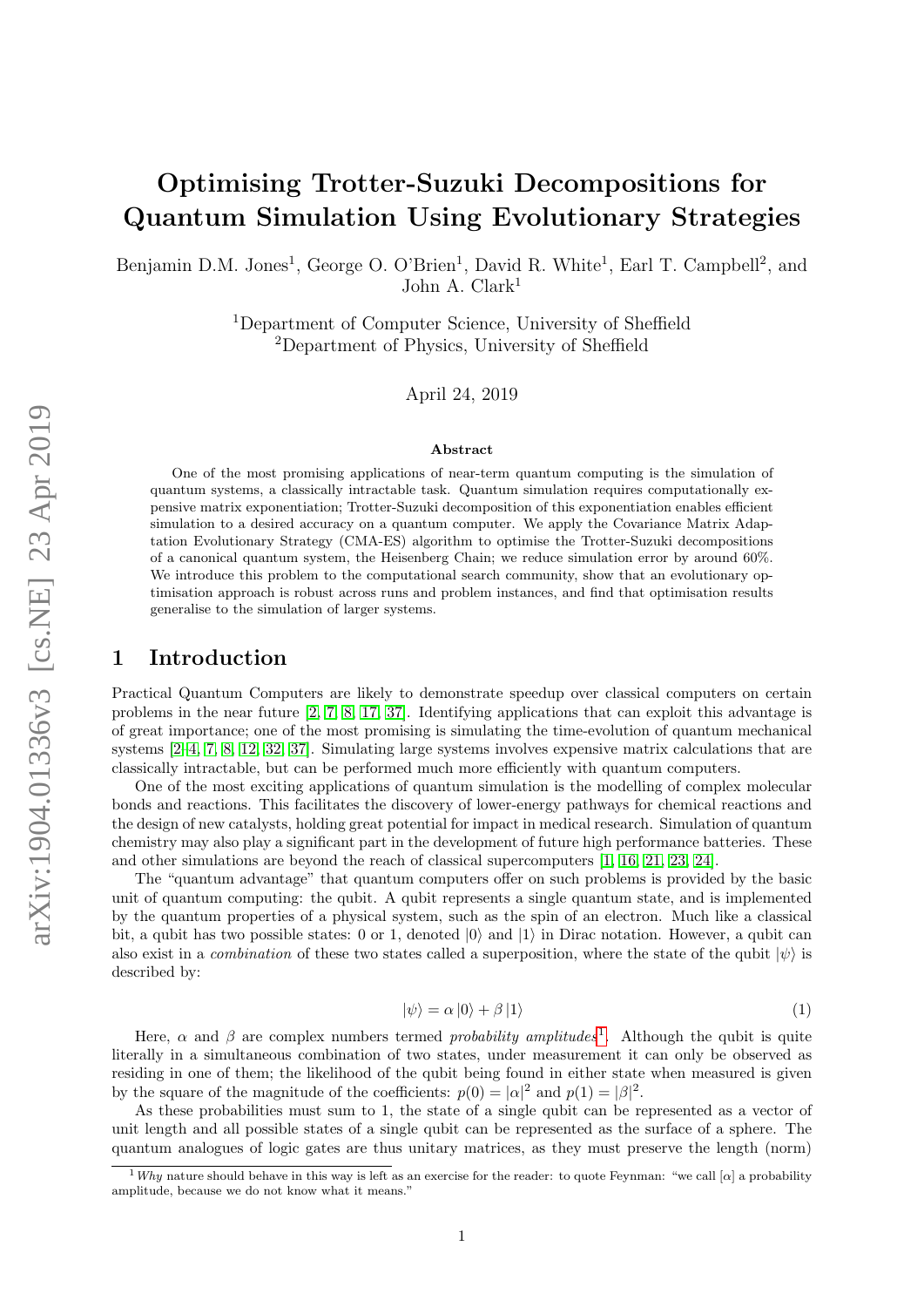of a qubit; they rotate the qubit, moving its state from one point on the surface of the unit sphere to another. Operators acting on more than one qubit work in an analogous manner in higher dimensional state spaces.

In practice, quantum computing hardware consists of a small set of physically implementable unitary gates. In almost all models, each gate is applied to a single qubit or a pair of qubits. If a problem can be broken down into operations that map to these gates, it is tractable on a quantum machine. As these gates reflect unitary matrices operators, simulating a quantum mechanical system on a quantum computer is therefore tractable if we can efficiently decompose the system into a product of such unitary matrix operators, each acting on small subsets of the total system. We achieve this by mapping each quantum property of the simulated system to a single logical qubit on the quantum computer, and changes in the quantum property of a system are simulated by operations on one or more qubits: even near-term quantum machines with a modest number  $(n > 40)$  of qubits will surpass the ability of classical computers to simulate quantum systems. [\[4,](#page-15-4) [17,](#page-15-3) [28\]](#page-16-5).

In order to implement a simulation on a quantum computer, a quantum program or 'circuit' must be designed, breaking down the simulation into discrete steps. There are many methods of decomposition, including the popular Trotter-Suzuki method [\[2,](#page-15-0) [7,](#page-15-1) [9,](#page-15-8) [15\]](#page-15-9) used in this paper. Given a model of a system (such as its Hamiltonian, which is a matrix describing its energy), and a desired accuracy and timescale, a sequence of operations i.e. a quantum circuit is derived. In this paper, we investigate the use of evolutionary computation to further optimise Trotter-Suzuki decompositions, by reducing simulation error or lowering the number of operations (the "gate count") required.

# 2 Background

We now give an overview of the mathematics describing quantum simulation, and the decompositions used to produce a circuit that will simulate the system on a quantum computer. We include only the minimum required to follow our work; see [\[4,](#page-15-4) [12,](#page-15-5) [31\]](#page-16-6) for a more detailed overview. For those interested in quantum computing in general, excellent introductions are provided by [\[25,](#page-16-7) [29\]](#page-16-8).

### 2.1 Quantum Simulation

The state of a quantum system at time t is represented by a state vector  $|\psi(t)\rangle$ , and its dynamics are determined by a Hamiltonian  $H$  (a Hermitian matrix). The system will evolve over time according to the Schrodinger equation<sup>[2](#page-1-0)</sup>:

$$
i\frac{\partial}{\partial t}|\psi(t)\rangle = H|\psi(t)\rangle
$$
 (2)

If  $H$  is time independent, the solution to the above is given by:

$$
|\psi(t)\rangle = \exp(-iHt)|\psi(t=0)\rangle
$$
\n(3)

That is, given the vector  $\psi(t=0)$  representing the system at time  $t=0$ , we can calculate the state of the system at time t by multiplying it by the exponential  $e^{-iHt}$ . This requires the exponentiation of the matrix H, which can be calculated to any desired order using a Taylor expansion: it is this exponentiation of large matrices that makes classical simulation so costly. Combining  $-i$  and t into a single coefficient, we denote this calculation as:

<span id="page-2-1"></span>
$$
U(\lambda) = \exp(\lambda H) \tag{4}
$$

The operator  $U(\lambda)$  acts upon the entire system, which makes it difficult to implement as a single hardware operation. Fortunately, many Hamiltonians of interest can be written as the sum of L local matrices  $H_i$ , describing interactions and state transitions of smaller parts of the system:

<span id="page-2-0"></span>
$$
H = \sum_{j=1}^{L} H_j \tag{5}
$$

We therefore must calculate:

<sup>&</sup>lt;sup>2</sup>We set Plank's constant  $\hbar = 1$ .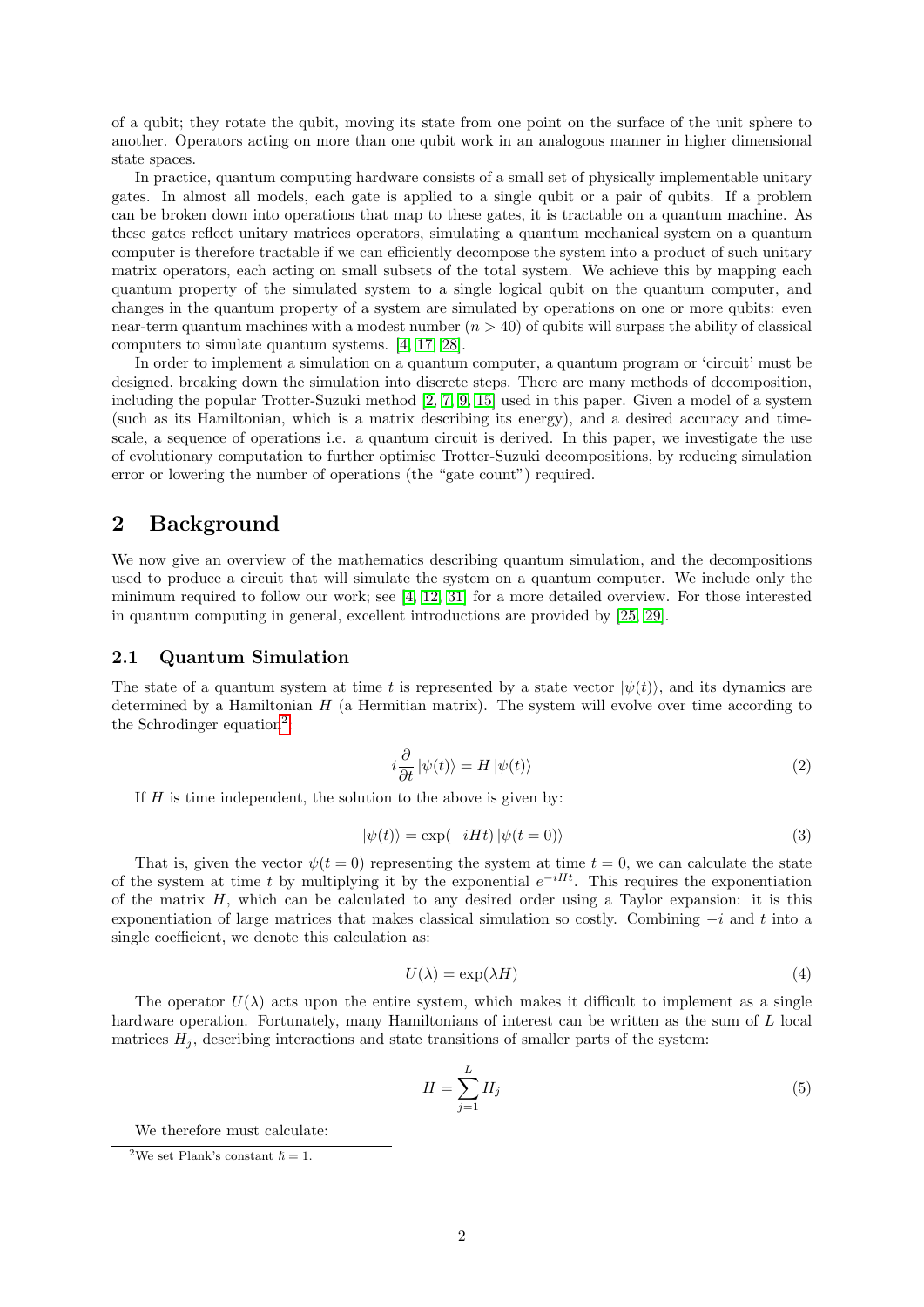<span id="page-3-0"></span>
$$
U(\lambda) = \exp(\lambda H) = \exp\left(\lambda \sum_{j=1}^{L} H_j\right)
$$
\n(6)

This is not straightforward, however, as  $H_i$  are matrices and therefore do not in general commute:

<span id="page-3-1"></span>
$$
\exp(A+B) \neq \exp(A)\exp(B)
$$
\n(7)

The implementation of simulation on a quantum computer concerns the decomposition of this exponential of a matrix sum into smaller operations that can be efficiently implemented as quantum gates, whilst allowing for the non-commutativity of these matrices. We wish to minimise the number of quan-tum gates required to approximate Equation [\(4\)](#page-1-1) to within some desired accuracy  $\epsilon$ . Given H,  $\lambda$  and  $\epsilon$ , we seek to find a sequence of efficiently implementable gates  $\{P_k\}_{k=1}^m$  with minimal length (i.e. minimal m) such that

$$
\left\|\exp(\lambda H) - \prod_{k=1}^{m} P_k\right\| < \epsilon \tag{8}
$$

The matrix norm  $\lVert \cdot \rVert$  returns the largest singular value; it describes the deviation between Equation [4](#page-1-1) and an approximation of it. This metric provides an appropriate indicator of the error between our target matrix and our approximation; it will be used in this paper as a cost function.

### 2.2 Trotter-Suzuki Decomposition

Trotter-Suzuki decomposition is concerned with the efficient approximation of matrix exponentiation; it is applicable to matrix exponentiation in general, and has applications outside of quantum simulation. In this section we outline the foundational results presented in terms of asymptotic upper bounds: for the lower orders the reader is encouraged to convince themselves of their validity, for the general case we refer to [\[35,](#page-16-9) [36\]](#page-16-10) and related work.

Given a matrix exponential over a decomposable matrix as in Equation [4,](#page-1-1) the Suzuki formula  $S_n$ gives the nth order approximation to the exponential, i.e. it is equal to the Taylor expansion of that exponential with some higher-order error terms. For example:

$$
S_1(\lambda) := \prod_{j=1}^L e^{\lambda H_j} = U(\lambda) + \mathcal{O}(\lambda^2)
$$
\n(9)

The first order Suzuki decomposition  $S_1$  is the product of the exponential of each individual  $\lambda H_i$ , and is equal to the desired exponential  $U(\lambda)$  plus some error term of order  $\lambda^2$ . Crucially, the individual  $e^{\lambda H_j}$ calculations can often be implemented as single-operation rotations of qubits on a quantum computer, enabling efficient simulation.

The second order decomposition can be given using the 'trick' of multiplying the exponentials in forward and reverse order, reducing  $\lambda$  appropriately:

$$
S_2(\lambda) := \prod_{j=1}^L e^{\frac{\lambda}{2}H_j} \prod_{k=L}^1 e^{\frac{\lambda}{2}H_k} = U(\lambda) + \mathcal{O}(\lambda^3)
$$
\n(10)

This decomposition compensates for non-commutativity and eliminates some error terms; its effect can be confirmed by examining the second order of the Taylor expansion. In general, the  $S_{2k}$ th order decomposition is given by the recurrence relation:

<span id="page-3-2"></span>
$$
S_{2k}(\lambda) := S_{2k-2}(p_k \lambda)^2 S_{2k-2}((1 - 4p_k)\lambda) S_{2k-2}(p_k \lambda)^2
$$
  
=  $U(\lambda) + \mathcal{O}(\lambda^{2k+1})$  (11)

Suzuki proves in [\[36\]](#page-16-10) that  $S_{2k} = S_{2k-1}$ , and hence only even orders are considered. Crucially, this recurrence relation introduces the value  $p_k$  used to define the coefficients. Suzuki specifies values for  $p_k$ as follows: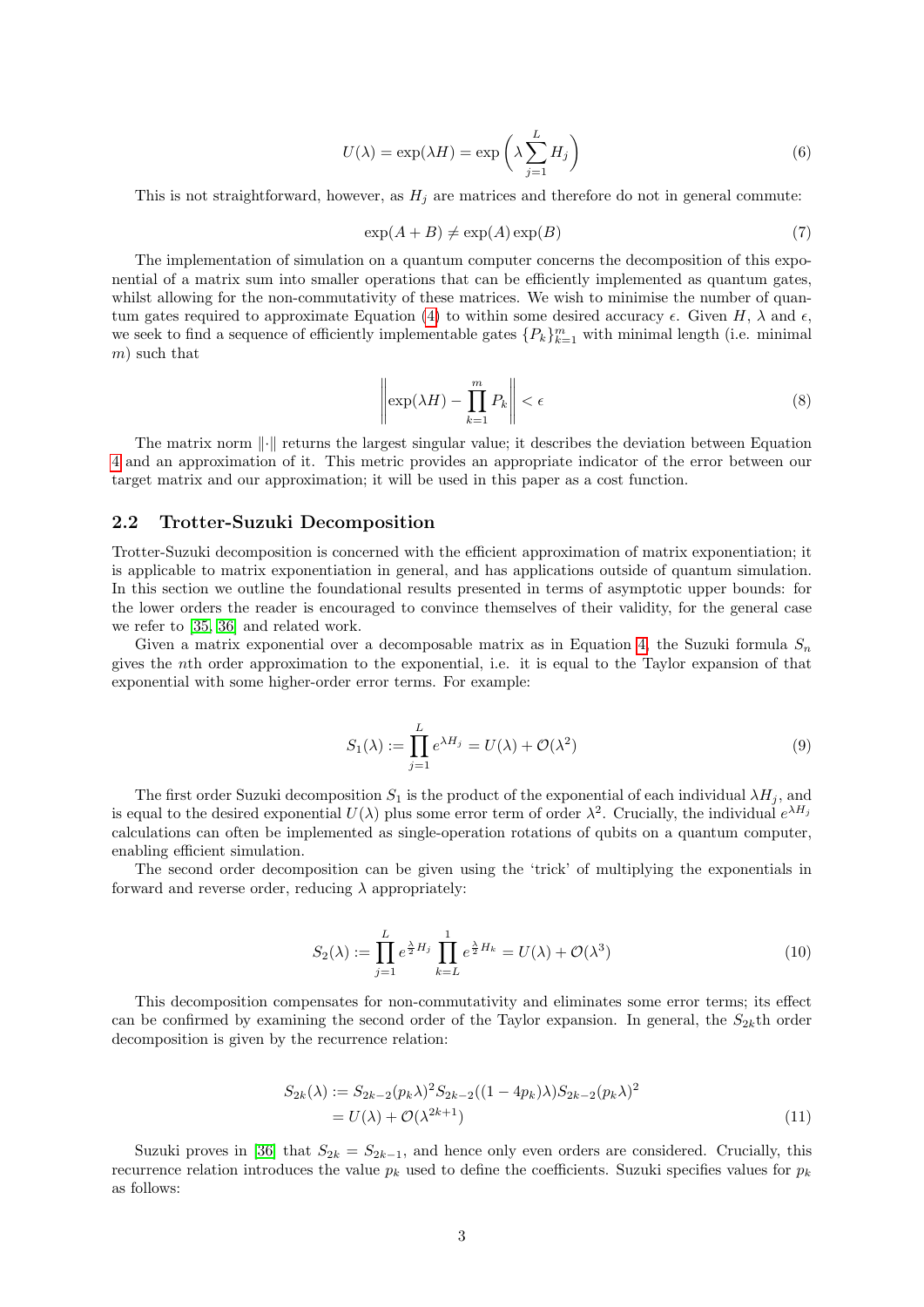$$
p_k := (4 - 4^{\frac{1}{2k-1}})^{-1}
$$
\n(12)

Equations [11](#page-2-0) and [12](#page-3-0) arise from a set of more general equations [\[30,](#page-16-11) [36\]](#page-16-10); they are mathematically designed to cancel relevant orders in the Taylor expansion. We observe that for a concrete problem adherence to these formulas is not crucial (as our only metric is error reduction), which motivates our search.

We can then apply the Trotter formula (also known as the Lie product formula) to further reduce our error. Intuitively, this takes the Suzuki approximation and 'timeslices' it over r steps:

$$
\exp\left(\lambda \sum_{j=1}^{L} H_j\right) = S_{2k} \left(\frac{\lambda}{r}\right)^r + \mathcal{O}\left(\frac{\lambda^{2k+1}}{r^{2k}}\right) \qquad k \in \mathbb{N}
$$
\n(13)

This general result is again taken from  $[35, 36]$  $[35, 36]$ , and ensures that our error tends to zero as r tends to infinity. It is important to note that we have two parameters that determine our approximation method:  $k$ , controlling the order of the Suzuki approximation, and  $r$ . There is some tension between these parameters: for a given gate count, we can use extra gates to adopt a higher-order Suzuki approximation, or alternatively to time-slice more finely; there are complicated trade-offs involved.

Any higher order approximation is ultimately given by this recursion, resulting in a sequence of second order approximations, each parameterised by a phase (the coefficient in the exponent, e.g.  $\alpha$  in  $e^{\alpha X}$ ). The phases are determined by our original  $\lambda$  and the  $p_k$  values in Equation [11.](#page-2-0) Hence any approximation of the form  $S_{2k}(\frac{\lambda}{r})^r$  can be expanded to:

$$
S_{2k}\left(\frac{\lambda}{r}\right)^r = S_2\left(\lambda_1\right) S_2(\lambda_2) \dots S_2(\lambda_M) \tag{14}
$$

Where  $M = r \times 5^{k-1}$ , and the total number of gates (exponentials) is  $2L \times r \times 5^{k-1}$ . Thus an approximation for a given order  $2k$  and a given 'timeslice' r is fully specified by a vector of phases, where the components sum to our original  $\lambda$ :

$$
\lambda = \begin{pmatrix} \lambda_1 \\ \vdots \\ \lambda_M \end{pmatrix} \tag{15}
$$

$$
\sum_{j=1}^{M} \lambda_j = \lambda \tag{16}
$$

For example, in the case of  $S_4\left(\frac{i}{3}\right)$  $\bigg\}^{3}$   $(k = 2, r = 3, \lambda = i)$ :

$$
\lambda = \left(\frac{ip_2}{3}, \frac{ip_2}{3}, \frac{i(1-4p_2)}{3}, \frac{ip_2}{3}, \frac{ip_2}{3}, \frac{ip_2}{3}, \frac{ip_2}{3}, \frac{i(1-4p_2)}{3}, \frac{ip_2}{3}, \frac{ip_2}{3}, \frac{ip_2}{3}, \frac{ip_2}{3}, \frac{i(1-4p_2)}{3}, \frac{ip_2}{3}, \frac{ip_2}{3}\right)^T
$$
(17)

The values given by Suzuki are only one possible choice, and the search for alternatives that may reduce simulation error is the focus of this paper. The vector of these  $p$  values and the larger vector of  $\lambda$  values define search spaces over which to apply search methods.

### 2.3 Case Study: The Heisenberg Chain

Simulation of the Heisenberg chain is a standard benchmark often used in the context of quantum simulation [\[7,](#page-15-1) [8,](#page-15-2) [21,](#page-16-2) [24,](#page-16-4) [27\]](#page-16-12), and we use this example system in our experimentation. It describes a one-dimensional 'chain' of particles (actually a loop) and the pairwise interactions of adjacent particles.

The Hamiltonian that describes our Heisenberg chain is:

$$
H = \sum_{j=1}^{n} \left[ X_j X_{j+1} + Y_j Y_{j+1} + Z_j Z_{j+1} + v_j Z_j \right]
$$
\n(18)

This is the Hamiltonian governing a system containing n qubits. The *i*th and  $(i+1)$ th qubits interact, where indices are modulo  $n$  so that the last qubit interacts with the first.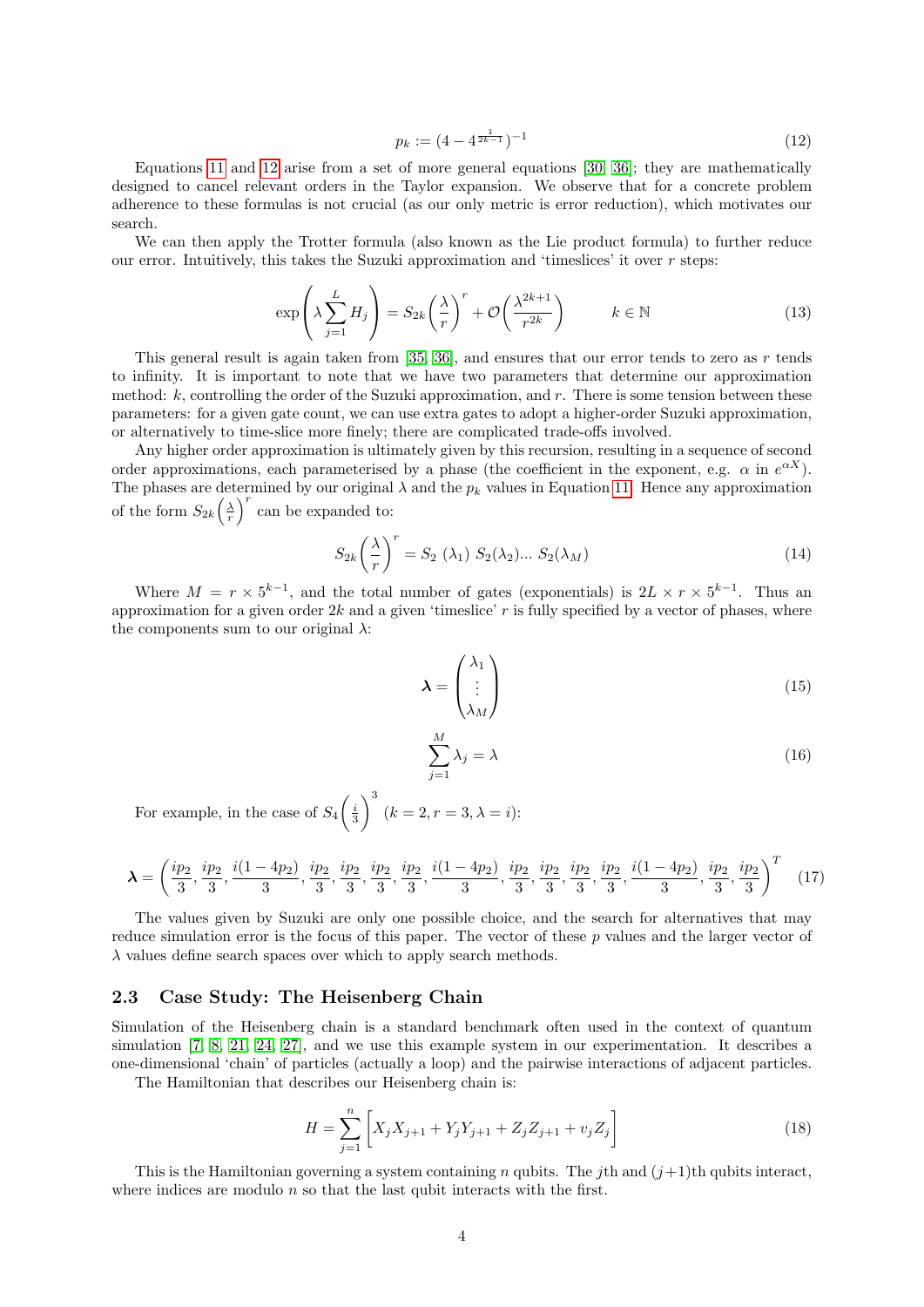An instance of this Heisenberg chain is defined by the Hamiltonian, the number of qubits n, and a vector v of the values  $v_j$  for each qubit in the system. We allow for disorder in the physical system that makes v a random variable. For our purposes,  $v_j$  is a scalar drawn uniformly random within the interval  $[-1, 1]$ , as also considered in [\[7,](#page-15-1) [8,](#page-15-2) [27\]](#page-16-12). A simulation is then fully defined by (a) the description of the Heisenberg chain and (b) the period of time  $t$  that we wish to simulate the evolution of that chain over. We observe that this Hamiltonian is decomposed into the sum of  $4n$  local matrices  $H_j$ , enabling us to apply Suzuki decomposition to efficiently simulate the system.

The  $H_i$  matrices are defined in terms of the well-known Pauli matrices:

$$
X = \begin{bmatrix} 0 & 1 \\ 1 & 0 \end{bmatrix} \qquad Y = \begin{bmatrix} 0 & -i \\ i & 0 \end{bmatrix} \qquad Z = \begin{bmatrix} 1 & 0 \\ 0 & -1 \end{bmatrix} \tag{19}
$$

These matrices do not commute with one another. A Pauli matrix  $P$  acting on the j-th qubit in a *n*-qubit system gives rise to the  $P_j$  matrix via the Kronecker (tensor) product:

$$
P_j := I \otimes \dots \otimes P \otimes \dots \otimes I \tag{20}
$$

where I is the identity and P is in the j-th position, and  $P_i$  and  $Q_j$  commute unless  $i = j$  and  $P \neq Q$ . Further background on the Heisenberg Chain and related problems can be found in [\[7,](#page-15-1) [8,](#page-15-2) [21,](#page-16-2) [24,](#page-16-4) [27\]](#page-16-12).

# 3 Experimentation

<span id="page-5-1"></span>We have observed that the phase vectors produced by a Suzuki decomposition are not the only possible choices, and we therefore apply search to explore those vector spaces, using the Heisenberg Chain as a motivating example. We take a simulation specified by  $n, v$ , and  $t$ , and seek to optimise the corresponding Suzuki decomposition given by a particular  $k$  and  $r$ , in order to reduce simulation error. The Suzuki decomposition will determine the gate count, which we do not modify. Solutions to this problem are real-valued phase vectors; we factor out the  $-it$  in Equation [3.](#page-1-2)

We report the error for the optimised vector compared to the original error for the Suzuki solution. We mainly consider problems in which  $n = 5$  and set  $t = 2n$ ; systems of five qubits are large enough to be non-trivial but small enough to be efficiently simulated for fitness evaluation. It has been remarked that the simulation time should scale linearly with the system size [\[7,](#page-15-1) [8\]](#page-15-2).

A related problem is to fix an error threshold (such as  $\epsilon = 0.001$ , again as considered in [\[7,](#page-15-1) [8\]](#page-15-2)) and minimise the number of gates required. Note that minimising error at a fixed gate count can result in obtaining a lower gate count that surpasses a particular threshold, by reducing the error of an otherwise insufficient solution.

### 3.1 Research Questions

We pose two research questions:

#### RQ1: Can we consistently improve on Suzuki solutions?

As the Suzuki decompositions are derived theoretically, and the choices of coefficients in the recursion relation are designed to construct agreement at a given order, it is not clear a priori that *any* improvement can be made by modifying phases. We apply search to optimise these values; to the best of our knowledge we are the first to attempt this optimisation, and so any improvement is of scientific interest. Further, we wish to know whether different problem instances (i.e. Heisenberg Chains with different values of v) can be optimised, and how robust these gains are across different instances.

To be useful in practice, optimisation results must also be robust to the seed (across runs). Thus, we also examine the distribution of results across runs for the same problem instance.

#### RQ2: How well do optimised decompositions generalise?

It is desirable for optimised phase vectors to generalise to other uses: in particular, it would be advantageous if optimisations generalise across different values of:

- 1.  $v$ , i.e. other problem instances of the same size
- <span id="page-5-0"></span>2. n, the number of qubits in the Heisenberg Chain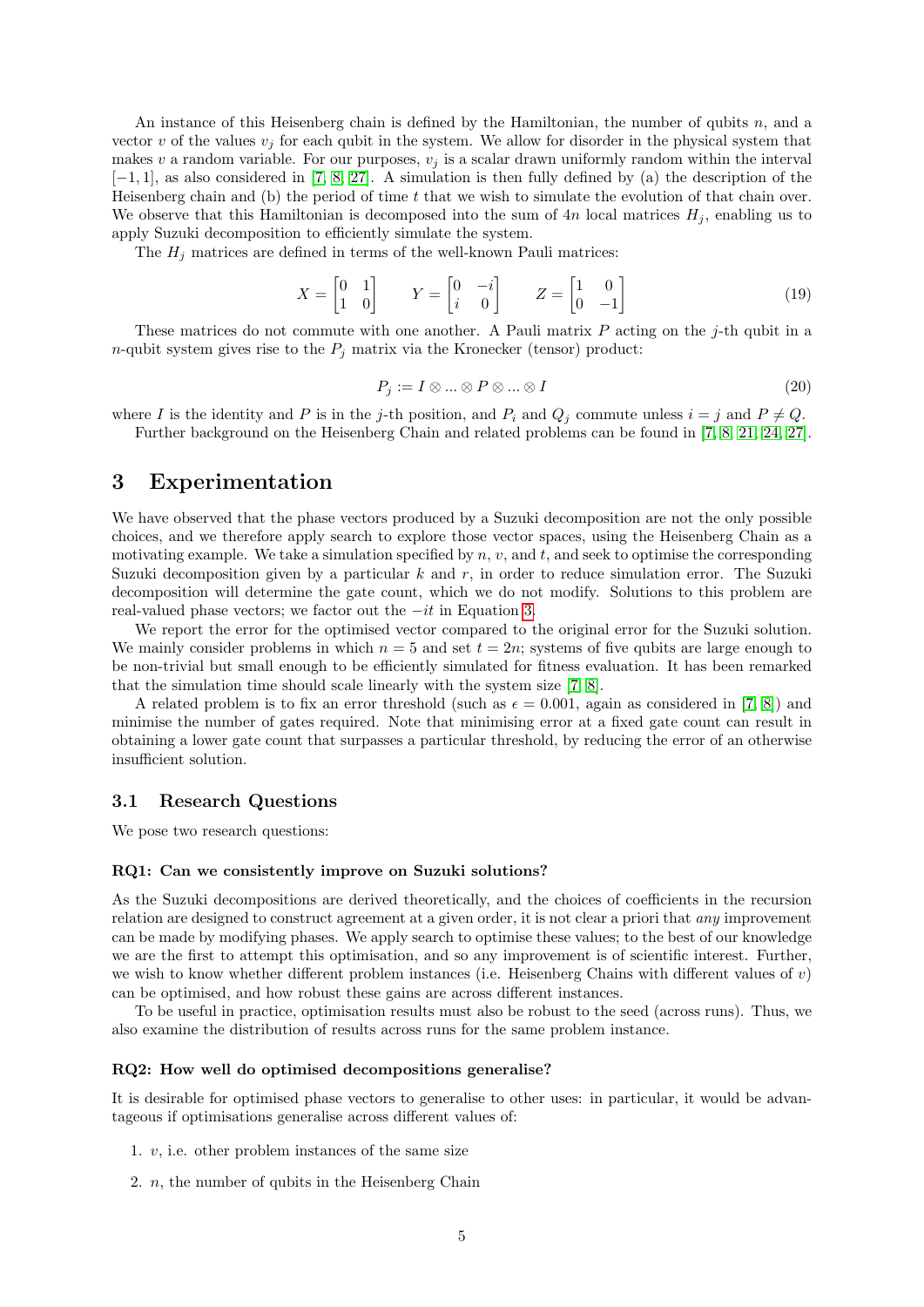

<span id="page-6-0"></span>Figure 1: Sampling the space of Suzuki coefficient vectors at different scales. Sampling was performed across the solution space, and close to the Suzuki solution. Most of the vector space contained solutions of very low quality. Based on this analysis, we started our search at the corresponding Suzuki solution.

- 3. t, different simulation times
- 4. r, i.e different granularity of 'time-slicing' in Equation [13](#page-3-1)

Generalisation over n or t would allow us to first optimize for smaller circuits or shorter simulation time, and then apply the results of optimisation to larger or longer simulations. To assess generalisation, we evaluate the optimised phase vectors produced in answering RQ1 across different values of these parameters.

### 3.2 Applying Search

There are two candidates for optimisation: the vector of the coefficients in the Suzuki recurrence relation (specified by k), and the full phase vector finally produced by decomposition (specified by r and k). In this paper, we primarily search over the Suzuki coefficient space, involving the time-slicing factor r only in evaluation. We give an example of the form of this vector in equation [\(21\)](#page-6-0). The Suzuki coefficient space avoids some of the redundancy of the full phase vector, although it may sacrifice some of the potential for "tailoring" a simulation to a given solution.

Random sampling and systematic hill-climbing of the solution space during pilot experiments revealed that most vectors are of fitness close to the worst possible value, with insufficient gradient to guide search to solutions even within a few orders of magnitude of the Suzuki error. We performed two types of sampling: the first drawing candidate p vectors from a normal distribution centred on the inverse of the length of the vector, such that the expected sum of the vector is one<sup>[3](#page-5-0)</sup>. Explicitly, for  $k = 2$  this involves sampling values from a normal distribution centred on 0.2. We performed this sampling for a range of standard deviations. The second type of sampling sampled a normal distribution with the Suzuki solution as its centroid. See Figure [1](#page-5-1) for an overview of our results: we looked at 10 problems over  $k = 2$  and  $k = 3$  each over two relevant r values, but only display data for  $k = 2$  and  $r = 125$ . We drew 100 samples from the space in each case, and the graph represents an average.

In light of these results, we take the Suzuki solution as the starting point for our search, concluding that the area around the Suzuki vectors is likely to be most fruitful.

<span id="page-6-1"></span>Almost all our experiments apply CMA-ES [\[13\]](#page-15-10) to the coefficient vector. We use CMA-ES because it represents state-of-the-art in evolutionary computation, and because pilot exploration of the search

<span id="page-6-2"></span><sup>&</sup>lt;sup>3</sup>Observe that the case in which all p values are equal to the inverse of the length is equivalent to the case  $k = 1$ , with r equal to the length of the vector.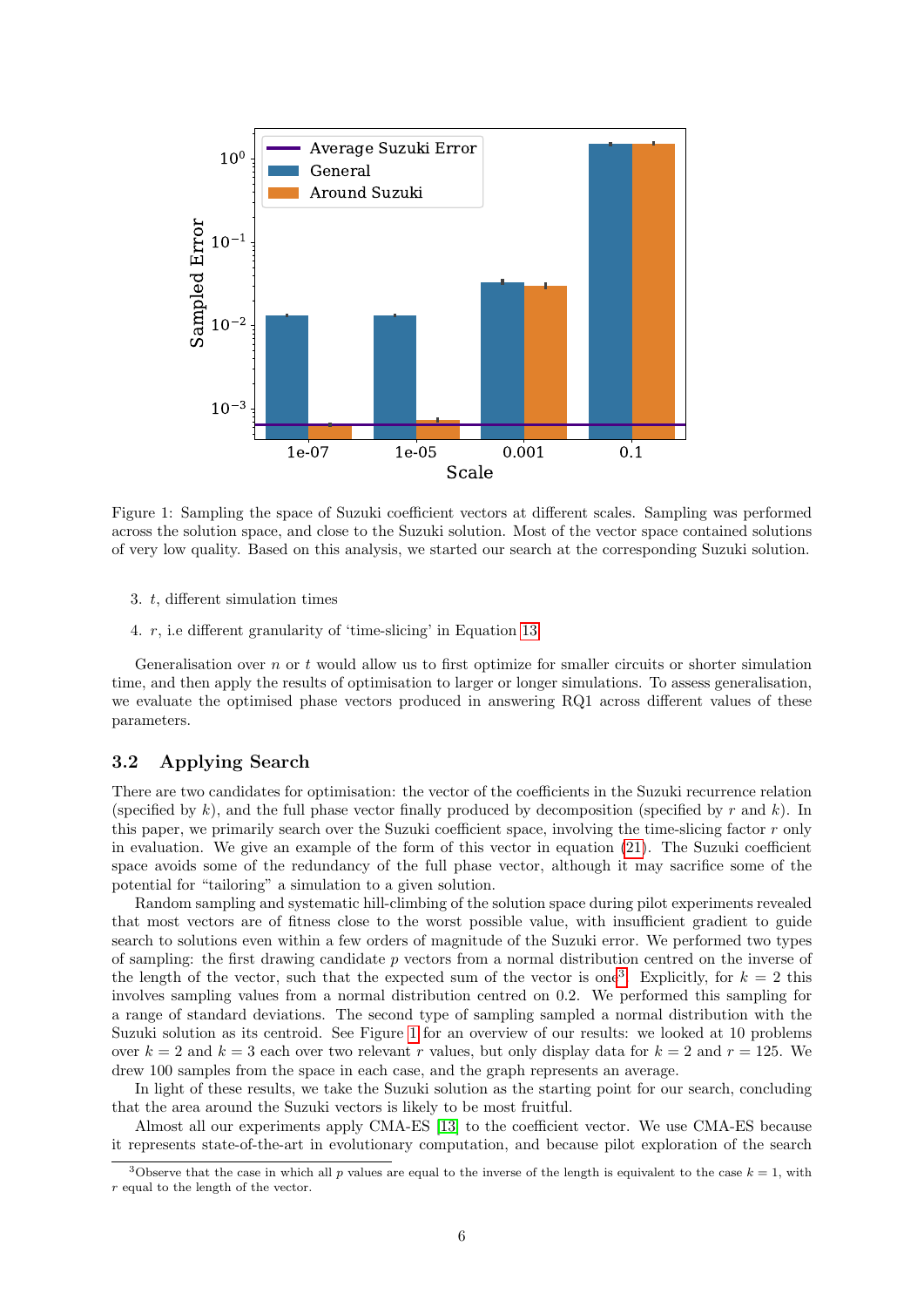space revealed a highly multimodal landscape that necessitated a variable step size: CMA-ES adapts automatically. It was not possible to apply CMA-ES to the high-dimensional phase vector as the high number of fitness evaluations required was prohibitively expensive. Exploratory experiments indicated CMA-ES over the coefficient space greatly outperformed a simple ES on the full phase vector.

All the parameters of CMA-ES are left at their DEAP defaults where defaults are provided (these defaults are themselves well-justified: see [\[14\]](#page-15-11)). We set the number of generations to 250, by which point all our pilot runs had converged, and we set the initial step size to  $1 \times 10^{-7}/d$ , where d is the length of the vector being optimised (usually five). As the initial vectors sum to one, it is intuitive that the step size be inversely proportion to the vector length; the order of magnitude was chosen based on our initial sampling, and is subsequently adapted by CMA-ES.

Optimising the Suzuki coefficients requires searching over a vector space of dimension  $5(k-1)$ . Our seed individual is a concatenation of vectors of the form  $(p_k, p_k, 1 - 4p_k, p_k, p_k)$ , from  $k = 2$  up to the desired value of  $k<sup>4</sup>$  $k<sup>4</sup>$  $k<sup>4</sup>$ . For example, for the second-order decomposition our seed solution would be a vector of length five and the starting point for search (the centroid parameter to CMA-ES) is given by the coefficients in Equation [11:](#page-2-0)

$$
(p_2, p_2, 1-4p_2, p_2, p_2) \t\t(21)
$$

For  $k = 3$  we would evolve the following vector:

$$
\left(\begin{array}{cccccc}\np_2, & p_2, & 1-4p_2, & p_2, & p_2, & p_3, & p_3, & 1-4p_3, & p_3, & p_3\n\end{array}\right)
$$
\n(22)

<span id="page-7-0"></span>We refer to such vectors as 'p-vectors'. The fitness or cost function  $f : \mathbb{R}^M \longrightarrow \mathbb{R}$  then expands the vector according to the recursion relation in Equation [11](#page-2-0) (for  $k > 2$ ) and includes a time-slicing factor r, as in Equation [13.](#page-3-1)

Explicitly for  $k = 2$ , which is the case primarily considered here, the fitness function is specified by:

$$
\boldsymbol{p} = (x_1, ..., x_M) \longrightarrow \left\| \exp(-itH) - \left[ \prod_{j=1}^M S_2 \left( \frac{-itx_j}{r} \right) \right]^r \right\| \tag{23}
$$

<span id="page-7-1"></span>It is somewhat counter-intuitive that to evaluate our approximation to a quantum simulation requires "knowing the answer", i.e. being able to efficiently calculate  $\exp(-itH)$  on a classical computer! This paradox is resolved by noting that we calculate this exponentiation for small systems only; in particular, systems composed of low numbers of qubits (typically  $n = 5$  in our experimentation). We believe the optimisation of small simulations is still useful in gaining insight, especially if results can generalise to larger systems.

Both p-vectors and full phase vectors are constrained by Suzuki to sum to one, but we relax all constraints during search in order to obtain the lowest possible error: the constraints are theoreticallymotivated rather than essential in practice. Relaxing the constraints also removes hard boundaries in the search space; the alternative of post-mutation normalisation is problematic, partly because it introduces non-linear behaviour when applying local search.

#### 3.3 Implementation

We implemented a simple library describing Heisenberg chains, Hamiltonians, and Suzuki decompositions in Python, using the numpy [\[26\]](#page-16-13) and associated libraries to perform the requisite linear algebra. Full code, experimental scripts, parameter files, analysis scripts, and results can be found online<sup>[5](#page-6-2)</sup>. We use the cachetools module in the standard Python library to reduce execution time, caching matrix exponentiation wherever possible.

To perform search, we rely on the DEAP evolutionary framework [\[11\]](#page-15-12), which implements standard ES and CMA-ES. We ran our experiments on a HPC cluster using Python libraries built with the Intel MKL to improve performance. A note on improving the efficiency of matrix exponentiation is given in Appendix [A.](#page-13-0)

<sup>&</sup>lt;sup>4</sup>Here we concatenate values, but we could also have considered expanding these coefficients via the recursion relation in Equation [11](#page-2-0) to obtain a vector of length  $5^{k-1}$ . We choose to concatenate values to exploit structure in the solution space, and to reduce the search space size.

<sup>5</sup><https://github.com/sheffieldquantum/qsim>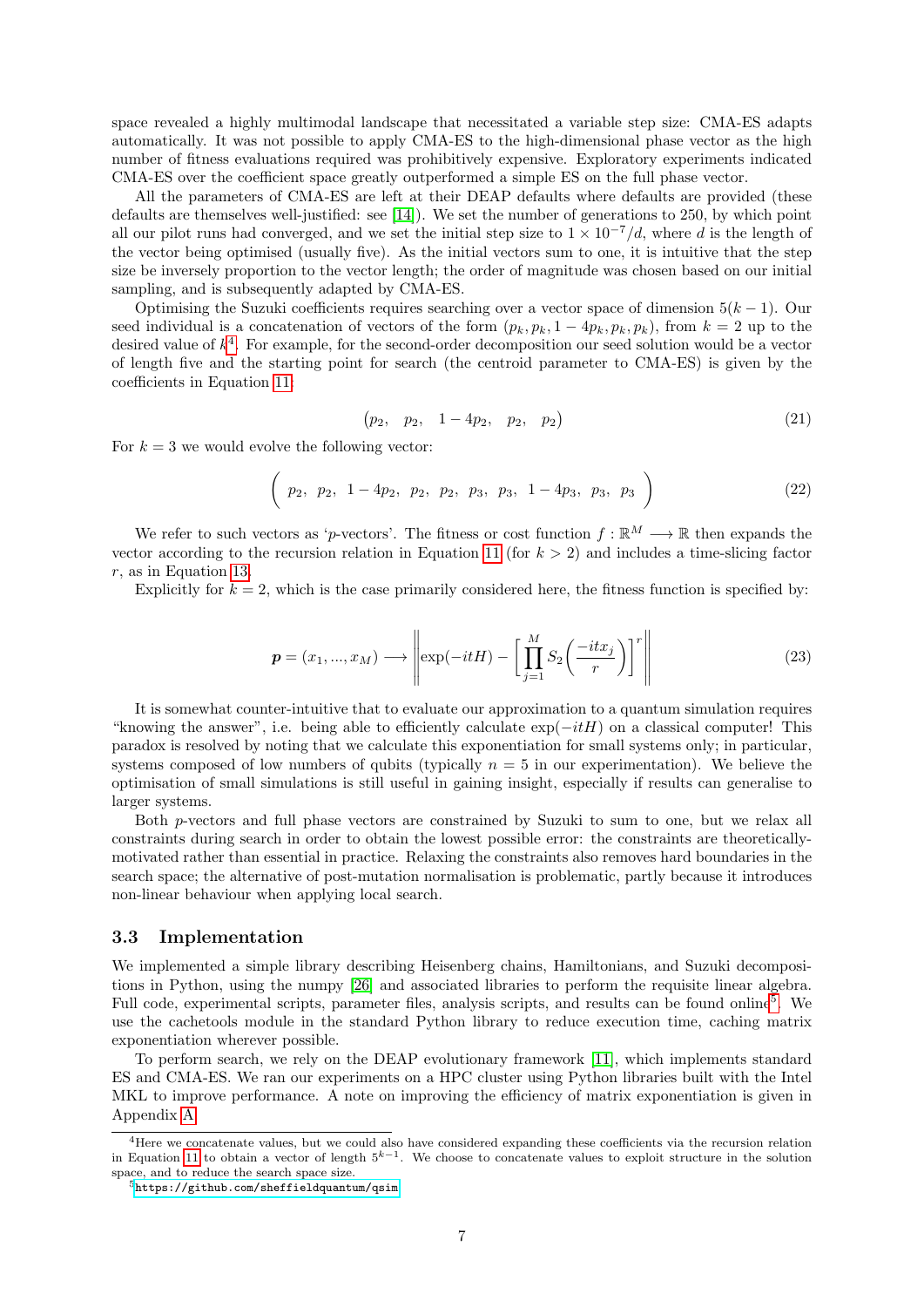

<span id="page-8-0"></span>Figure 2: Boxplot of the error reductions for three Heisenberg Chains (three v vectors), each over 30 runs of CMA-ES. Here  $n = 5$ ,  $k = 2$  and  $r = 125$ . The range in % error reduction for each of the problems was approximately 0.071, 0.41 and 0.47 respectively. Variance is very low: CMA-ES performs consistently well.

# 4 Results

We find that for a given simulation (specified by  $n, v$  and t) and Suzuki decomposition (specified by  $k$ and  $r$ ) we can achieve a significant reduction in simulation error. We demonstrate that our method is robust across many different problems (values of  $n, v, k$  and  $r$ ) and that optimised results also generalise: they achieve error improvements for other values of  $v$  and  $n$ .

### 4.1 RQ1: Reducing Simulation Error

#### Robustness across  $v$  and multiple runs

Figure [2](#page-7-0) shows the error reduction using CMA-ES on the Suzuki coefficient vector, for three problem instances over 30 runs. The median improvements over the three problems were 53.8%, 56.7%, and 69.6% respectively, and similar error reductions were achieved for other problem instances

Figure [3](#page-8-0) shows multiple runs of CMA-ES on a given problem instance converging along similar trajectories; in pilot experiments we found greedy hill-climbing could often reach the initial plateau, but only CMA-ES was able to escape and make further progress. We conjecture that this is a result of its adaptive step size. The consistent behaviour suggests that different problems have similar landscapes, and that the search should be robust across problems.

#### Robustness across multiple problem instances

Figure [4](#page-9-0) displays error improvements across 30 different v vectors at four different values of r. The reduction in error is consistent.

#### Robustness across gate count

The gate count of a simulation is determined by the order of the Suzuki approximation used, and the 'timeslicing' granularity given by r. Figure [5](#page-9-1) shows the results of optimising the second-order Suzuki approximation at different values of r for a specific Heisenberg chain. This result demonstrates that our approach can be applied at any desired value of  $r$ . Of particular note is the idea of 'pulling solutions down' to provide error below a certain threshold (for example consider here  $\epsilon = 10^{-3}$ ) at a reduced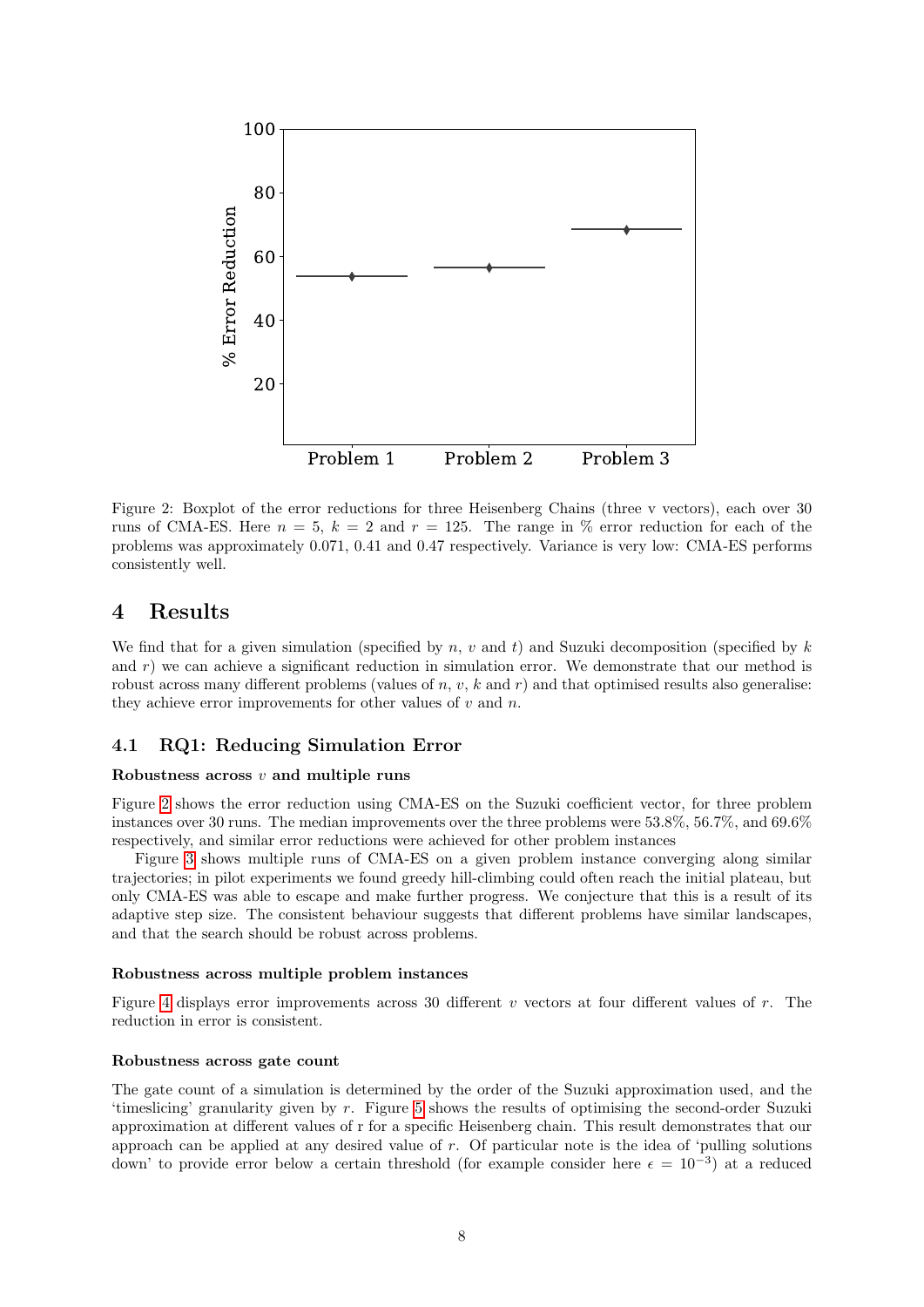

Figure 3: Optimisation trajectory for CMA-ES over different runs for the same problem. The trajectories are very similar, reflecting the robustness of optimisation results across runs

<span id="page-9-0"></span>gate count: we can obtain such error with  $r = 100$  as opposed to  $r = 125$ . This demonstrates how improvements in error reduction can directly lead to improvements in gate count.

#### Robustness across n

Figure [6](#page-10-0) shows that we can achieve similar error reductions for  $n = 4, 6$  and 7. For each n, the plot shows data over three problem instances and three seeds.

#### Robustness across k

Most of our results consider only  $k = 2$ , i.e. the second-order Suzuki decomposition. Whilst this decomposition is often sufficient to efficiently achieve desired simulation error, we also report results for  $k = 3$  in Figure [7.](#page-10-1) Results shown here are averages over 12 problem instances, with three runs each. Our seed individual is a concatenation of relevant p vectors at  $k = 2$  and  $k = 3$ , explicitly it is a vector of length 10:

$$
\left(\begin{array}{cccccc}\np_2, & p_2, & 1-4p_2, & p_2, & p_2,\n\end{array}\n\right), \quad\n p_3, p_3, 1-4p_3, p_3, p_3\n\tag{24}
$$

We achieve substantial improvement in error, although less than our results for  $k = 2$ ; even after running for 500 generations. We observe that error is continuing decrease after 500 generations have elapsed, and it is likely further runtime is required to compensate for the increase in the dimension of the search space.

### 4.2 RQ2: Generalisation of Results

We now measure how well results found in Section [4.1](#page-7-1) generalise over other values of  $v \, r$ , n and t. Of greatest interest is the ability to generalise over  $t$  and  $n$ , as any such behaviour would enable us to learn over the simulation of smaller systems or shorter simulation times and apply results to larger problems without requiring the ability to efficiently evaluate optimisations on those large systems.

<span id="page-9-1"></span>In Figure [8](#page-11-0) we see that generalisation over t is poor, as simulation error grows with t and eventually exceeds the error achieved with the original Suzuki solution. In contrast, we *do* find that our results generalise over  $n$  for those solutions we examined. Note that we appended a further value to our original  $v$  vector when increasing n. This generalisation over n is significant as it suggests that optimisation over small problem instances (i.e. problems that we can classically simulate) may lead to improvements for larger systems, in which classical simulation is no longer possible.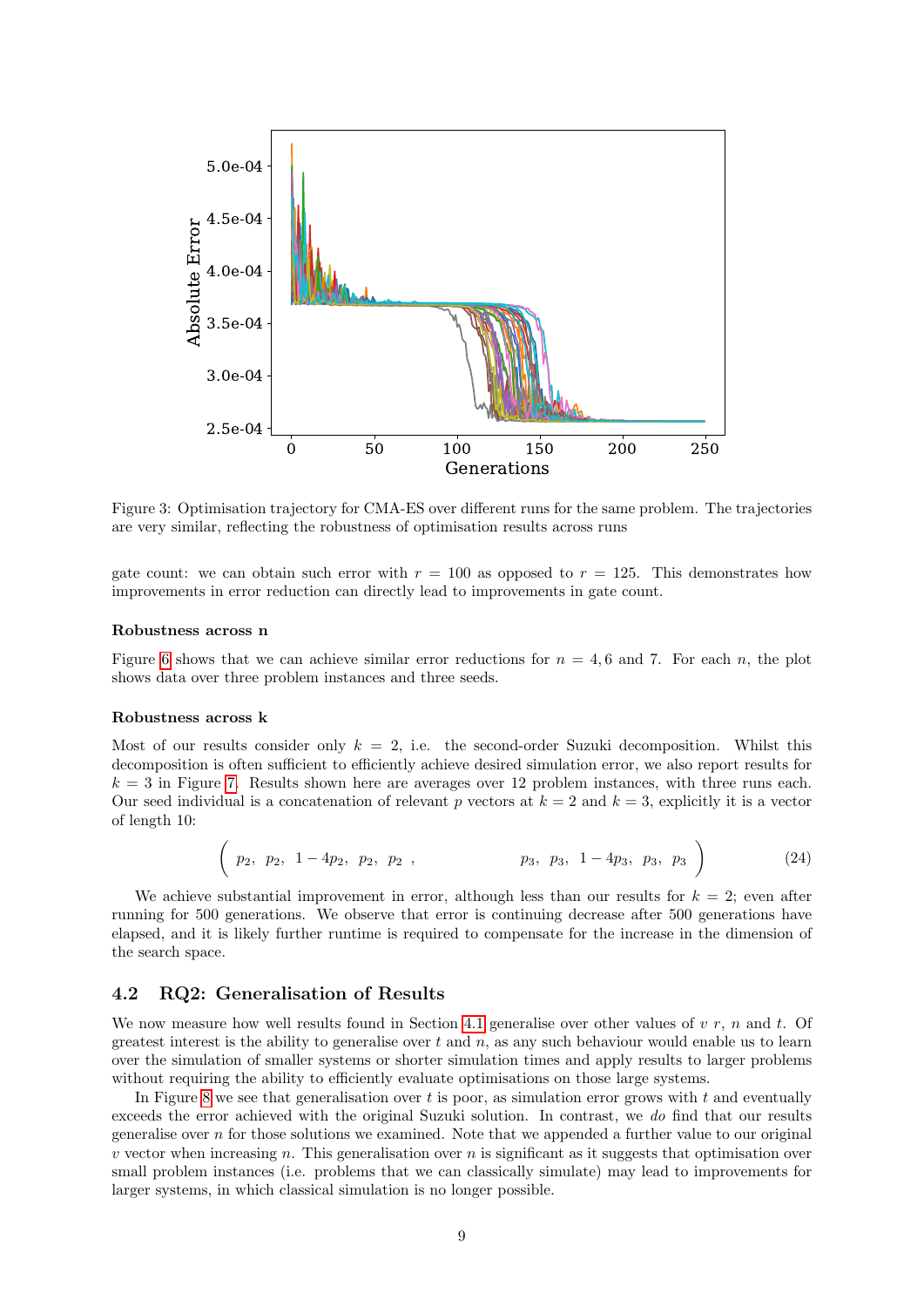

<span id="page-10-0"></span>Figure 4: Robustness of optimisation across different  $r$ ; different levels of granularity of 'time-slicing'. Error reduction is consistent across values of r.



<span id="page-10-1"></span>Figure 5: Robustness of optimisation across total gate count, for n=5 and k=2. Total gate count is determined by  $k$  and  $r$ . Here,  $k$  is kept constant whilst  $r$  is varied. Similar error improvements are found across different gate counts.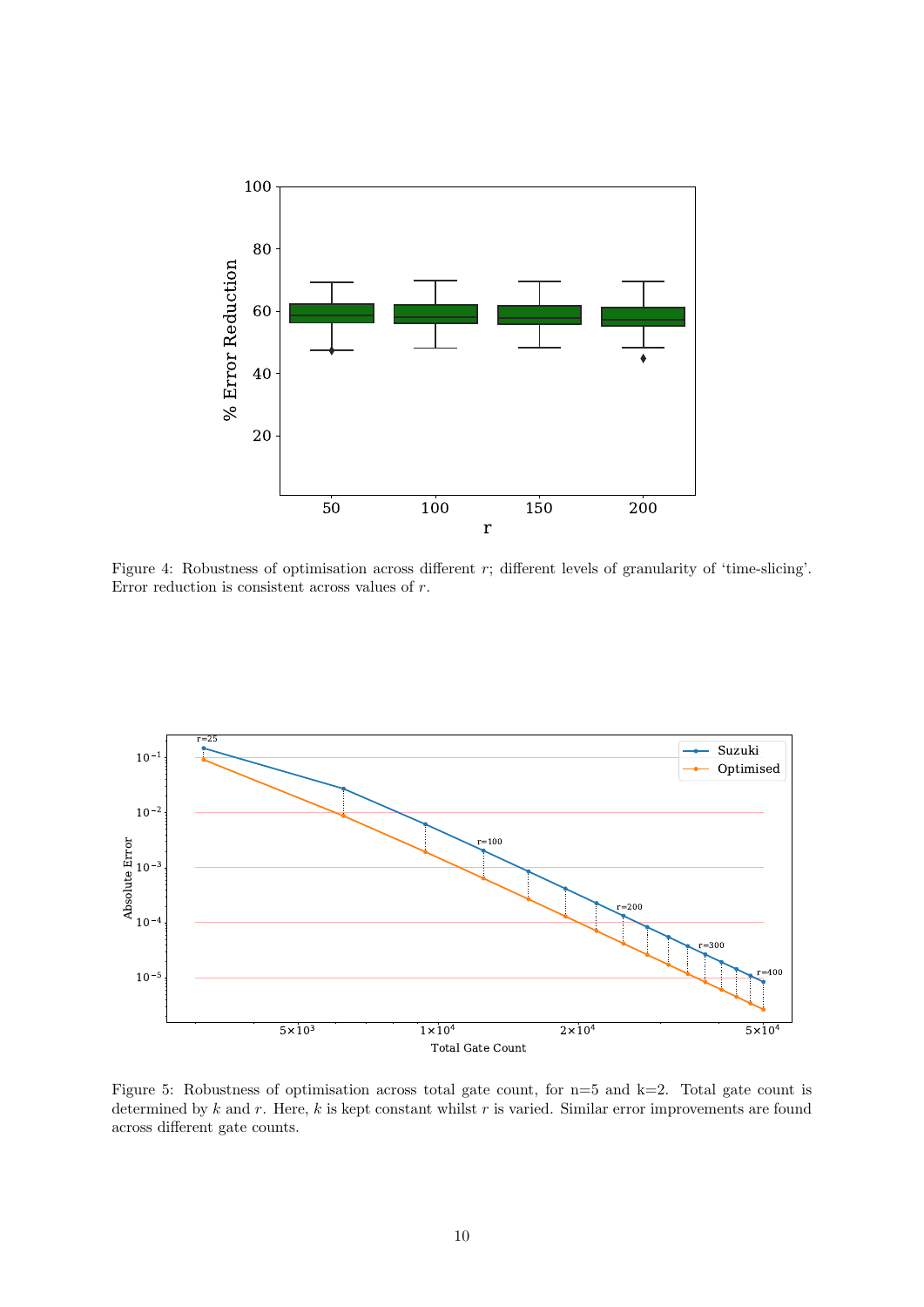

<span id="page-11-0"></span>Figure 6: Reduction in error show robustness over systems composed by  $n$  qubits.



Figure 7: Robustness of optimisation for  $k=3$ , across two values of r. Each boxplot summarises twelve v values and three seeds; as the resulting vector of coefficients is twice as large, these experiments were run for 500 generations.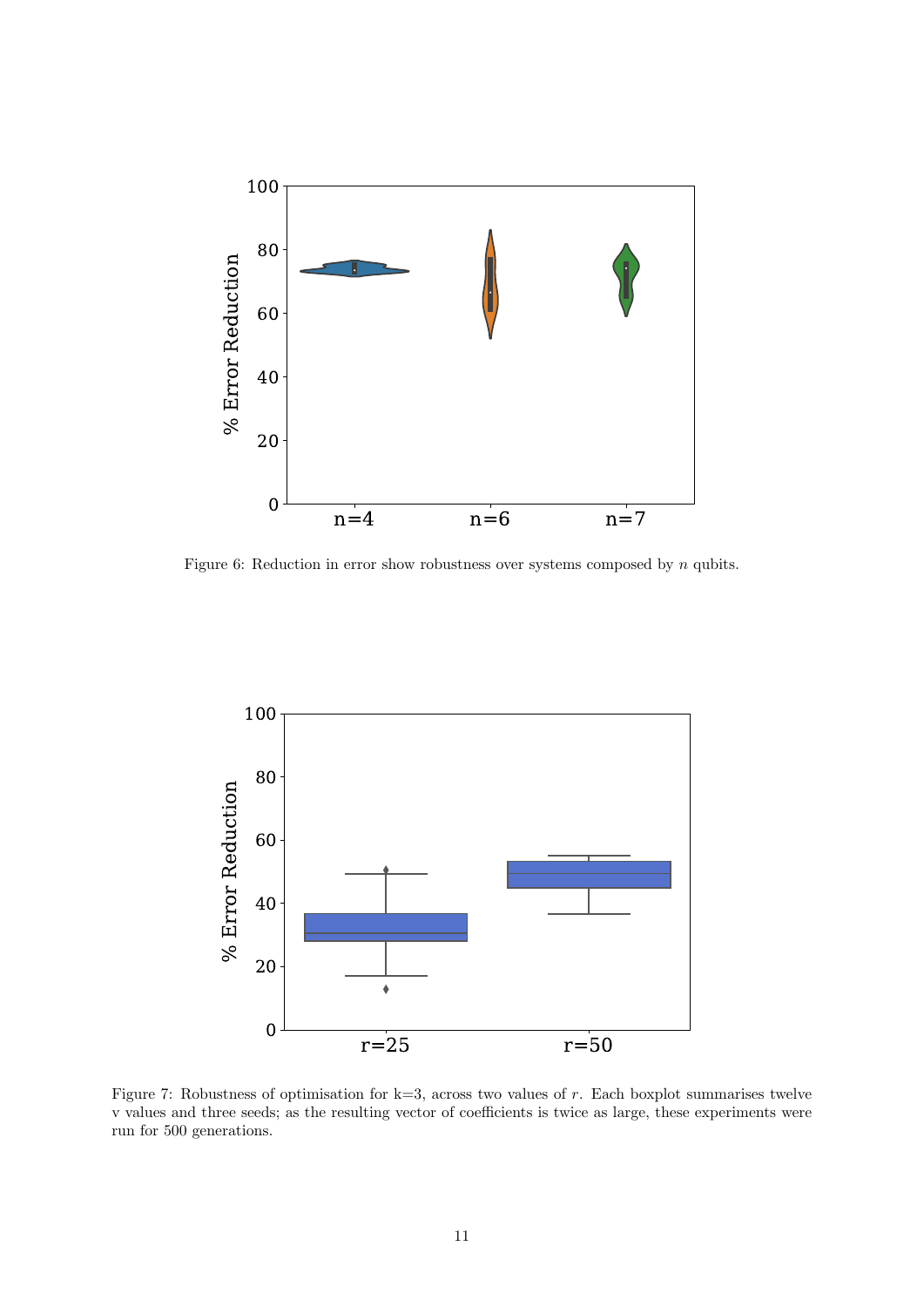

<span id="page-12-0"></span>Figure 8: Generalisation over n and t, for a given optimised p-vector. Results generalise over n, suggesting optimisation results obtained on small systems can be applied to larger ones. No such generalisation is found over t, simulation time. Similar generalisation behaviour was found for other results.

#### Generalisation over v

Do vectors optimised for specific v values also achieve comparable error reductions for other  $v$  (but the same n)? We find this to be the case. Taking 30 v vectors, obtaining an optimised individual for each one, and evaluating the optimised results on the other 29  $v$  vectors gives rise to Figure [9,](#page-12-0) which displays a boxplot of the percentage error achieved on unseen  $v$ . We see that in most cases the optimised  $p$  vectors continue to outperform the original Suzuki vector. Thus the results of a single search may be sufficient to optimise many problem instances.

### Generalisation over r

We also consider how our optimised p-vector individuals perform at different  $r$ . Figure [10](#page-12-1) shows how  $p$ - vectors optimised at a specific r fare when evaluated at different r. We find that optimised p-vectors perform well at values of  $r$  less than the  $r$  they were optimised against, but in general do not generalise to higher r. Note that the apparent divergence for large r on optimised vectors does not contradict the theoretical upper bound in Equation [13,](#page-3-1) as our optimised individuals may no longer sum to one. It may be desirable to develop an optimisation method that provides generality over  $r$  (see Section [6\)](#page-13-1).

# 5 Related Work

The realisation that a quantum computer would be well positioned to simulate physical systems was originally made in the 1980s by Feynman [\[10\]](#page-15-13) and others, partly motivating the development of quantum computing. In 1996, Lloyd [\[20\]](#page-16-14) suggested a time-slicing method could indeed achieve efficient simulation for certain Hamiltonians. The theoretical foundations of Suzuki decompositions have been outlined by Suzuki and others [\[9,](#page-15-8) [15,](#page-15-9) [30,](#page-16-11) [35,](#page-16-9) [36\]](#page-16-10). This near-term application of quantum computers has lead to much interest and research into how best to perform efficient simulation, particularly for local or sparse Hamiltonians [\[2,](#page-15-0) [3,](#page-15-14) [37\]](#page-16-0).

<span id="page-12-1"></span>As a somewhat counter-intuitive and often multi-objective task, the development of quantum software is an ideal target for metaheuristics and related optimisation methods. To date, most work in this area has focused on quantum circuit synthesis, usually employing Genetic Programming as a search algorithm to rediscover or extend previously known circuits [\[22,](#page-16-15) [33,](#page-16-16) [34\]](#page-16-17), often considering the 'quantum cost' or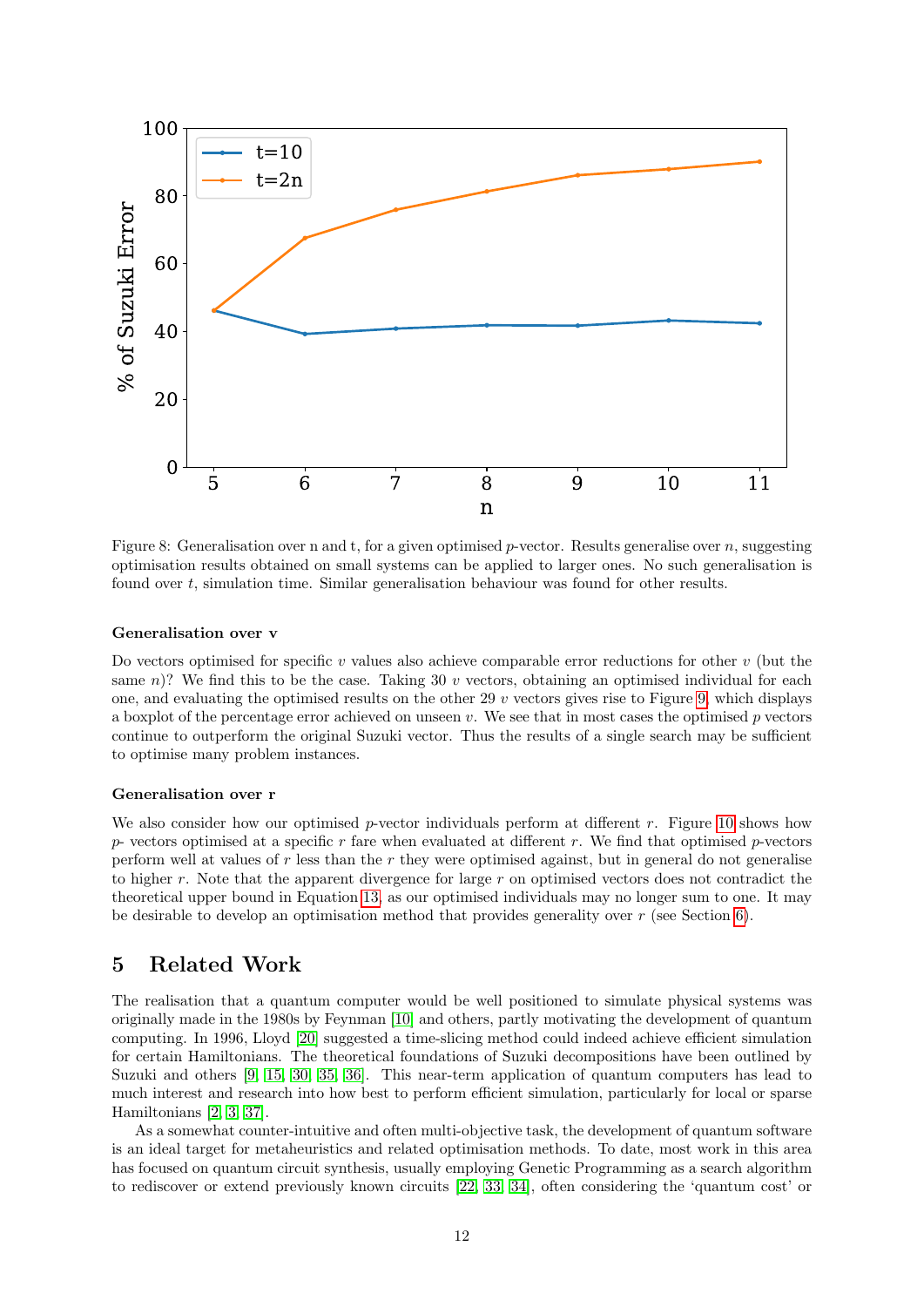<span id="page-13-1"></span>

Figure 9: Generalisation over v. A p-vector optimised for a given Heisenberg chain shows similar error reduction when applied to the simulation of a different chain.

<span id="page-13-0"></span>

Figure 10: Generalisation over  $r$ . p-vectors optimised for a given  $r$  value generalise well to smaller  $r$ values, but not to larger ones. This suggests the need for an optimisation approach that encourages generalisation.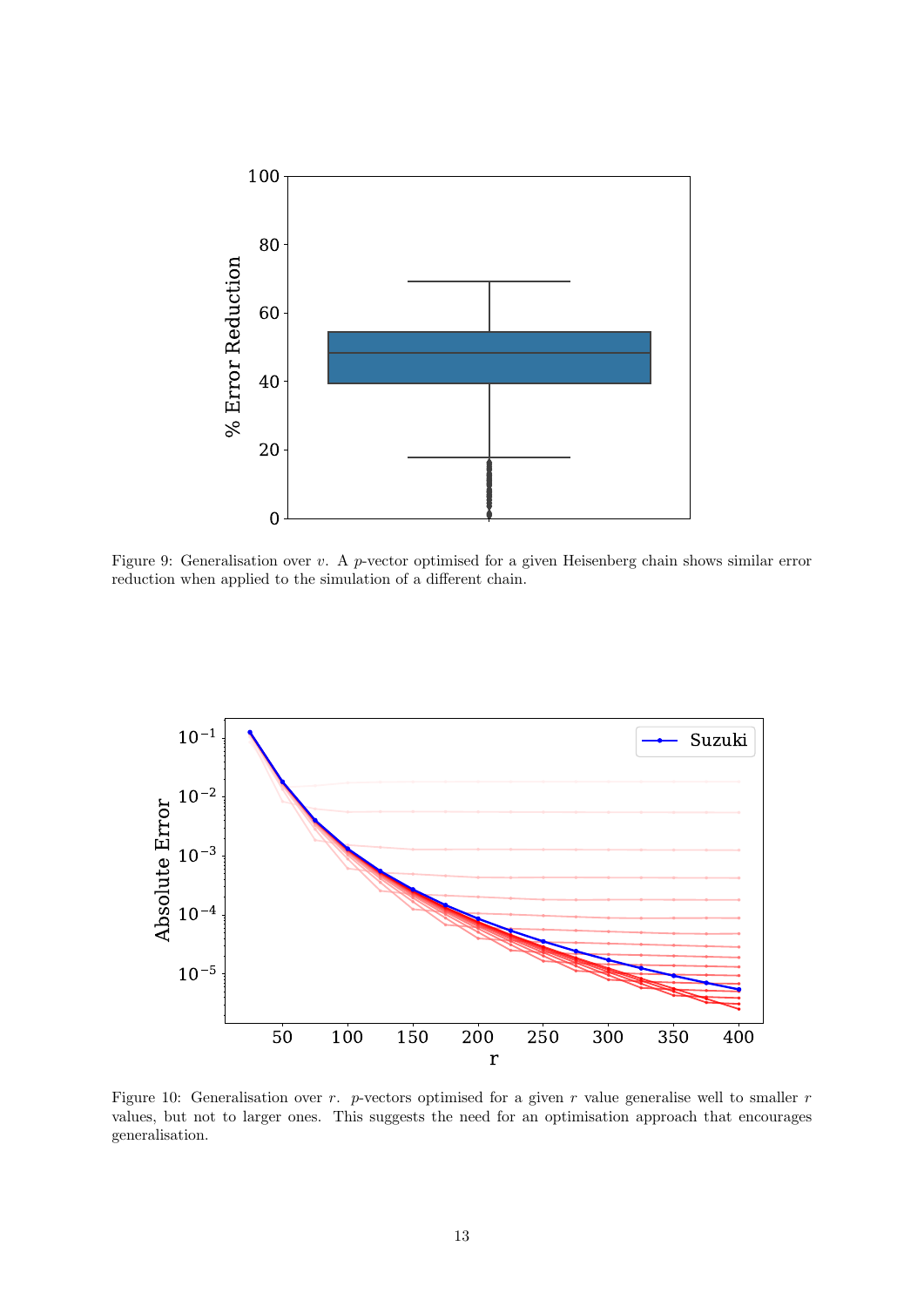gate count of a solution. The goal is usually to create a circuit of quantum gates that perform the same transformation as given by an input matrix, or else to match measurement outcomes with a given probability. Little work has been done analysing the properties of quantum landscapes, with the exception of Leir and Banzhaf [\[19\]](#page-15-15). Our work is novel in that it empirically optimises a circuit initially derived by a theoretical approach. Perhaps the most closely related work in evolutionary computation is the work by Las Heras [\[18\]](#page-15-16) et al., which considers Heisenberg models as a target for quantum circuit synthesis using a genetic algorithm.

# 6 Conclusions and Further Work

We have presented an exposition into the Trotter-Suzuki formulas and quantum simulation for the search community, encoding the problem of error minimisation for simulation as the optimisation of a real-valued vector. We find that a Trotter-Suzuki decomposition does not necessarily represent the optimum for a specific system, and CMA-ES can find large error reductions of around 60%. We find our approach is robust over runs and different problem instances. That Trotter-Suzuki does not represent the optimal simulation of a system is an interesting result: due to the somewhat opaque and unintuitive manner that Trotter-Suzuki exploits the properties of quantum systems, this result was not obvious a priori.

<span id="page-14-1"></span>Whilst our results do not generalise over r and t, they do generalise over n. As the cost of optimization scales with the size of the input system, this offers the ability to optimise on a small system and use the results for larger simulations.

<span id="page-14-0"></span>There is potential for further optimisation. In this paper, we tuned the parameters of the Suzuki recurrence relation; a more general approach would be to search the space of recurrence relations using Genetic Programming (GP). Suzuki [\[36\]](#page-16-10) provided two theorems dictating the conditions for cancellation at a given order, and the solution in the recurrence relation used in this paper is only one way of satisfying these constraints. Thus GP could be applied to generate  $p$ -vector values i.e. evolve Equation [12,](#page-3-0) or to search for an alternative recursion relation i.e. to evolve Equation [11.](#page-2-0) Such an approach may lead to more general results that apply across other problems. A comprehensive exposition examining the numerical performance of the general Suzuki constraints could improve our understanding of how theoretical results translate into practice, and how much room for improvement may be available when super-classical quantum machines arrive.

The ordering of the  $e^{H_l}$  terms in Equation [10,](#page-2-1) the second order Suzuki approximation, affects simulation error. We use a specific ordering in this paper, which is justified and discussed in Appendix [B.](#page-14-0) Although our ordering produces good results, it is an open question as to whether other permutations may prove superior: search could be used to find useful better permutations.

More generally, the synthesis, refinement, and optimisation of quantum circuits is a large area of optimisation that hitherto remains little-exploited. Most situations involve counter-intuitive solution spaces and often conflicting non-functional constraints: we encourage other researchers to apply search to these problems.

# A Efficient Exponentiation

The matrix exponentiation required by the Suzuki decomposition, for example  $e^{X_1}$ , is expensive as the matrices involves are of size  $2^n$ . In certain cases, we can invoke the following formula to render this calculation more tractable:

$$
e^{A \otimes I + B \otimes I} = e^A \otimes e^B \tag{25}
$$

Setting  $B = 0$  yields

$$
e^{A \otimes I} = e^A \otimes I \tag{26}
$$

In our case, this results in identities such as the following

$$
e^{\alpha X_1 X_2} = e^{\alpha X \otimes X} \otimes I^{n-2}
$$
\n(27)

However this reasoning fails for the 'wrap around' case  $e^{X_n X_1}$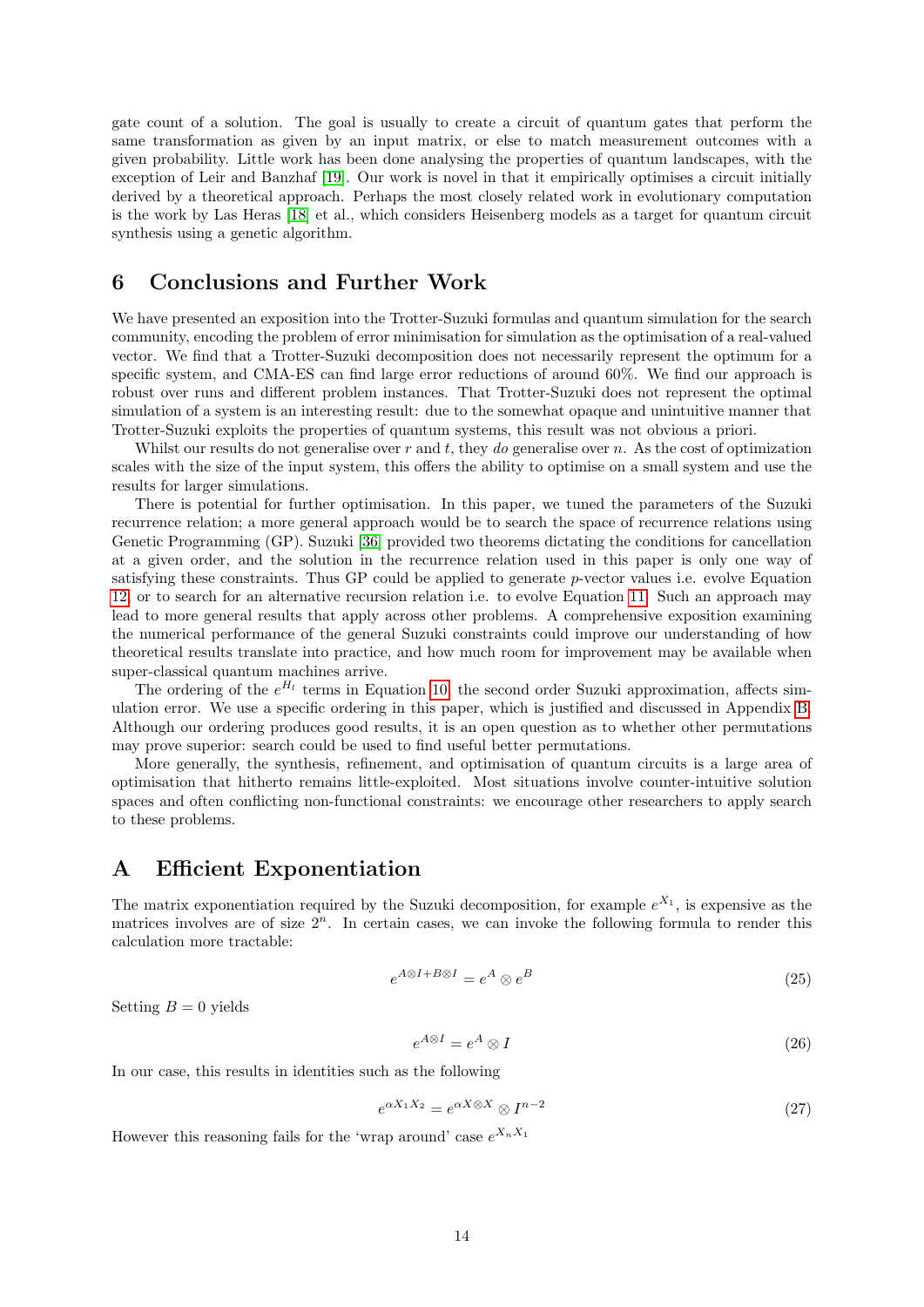<span id="page-15-14"></span><span id="page-15-6"></span><span id="page-15-0"></span>

<span id="page-15-4"></span><span id="page-15-1"></span>Figure 11: Trade-offs achieved with different permutations. The balance between gate count and error is dependent on the ordering of  $e^{H_l}$  terms within the decomposition. Here, grouping like terms is shown to outperform the canonical ordering given in Equation [18,](#page-3-2) and an average over 20 random permutations.

# <span id="page-15-2"></span>B Term Permutations

The ordering of the  $H_j$  terms in the Hamiltonian sum is arbitrary, as matrix addition is commutative: we may choose alternative orderings of terms in the decomposition, as previously noted [\[8\]](#page-15-2).

<span id="page-15-13"></span><span id="page-15-8"></span>Consider a single permutation of terms that is alternated with its reverse over instances of  $S_2$ . Both the error and gate count depend on the permutation chosen. To see this, observe that in the total decomposition similar terms will appear multiple times, but perhaps with different phases. If these terms can be brought next to each other via commutativity, then the order of decomposition may remain unchanged but we can collapse multiple terms into a single term by combining their phases. For example,

$$
e^{\alpha X_1}e^{\beta X_1} = e^{(\alpha+\beta)X_1} \tag{28}
$$

<span id="page-15-12"></span>Thus in choosing a permutation we must take into account both error and gate count.

<span id="page-15-10"></span><span id="page-15-5"></span>One way to reduce the number of terms is to group together all X terms (such as  $e^{\alpha X_1 X_2}$ ), Y terms and  $Z$  terms, as they commute within these groups. Denoting  $X$  as the product of all  $X$  terms (order of which does not matter, as all  $X$  terms commute with one another), and similarly for  $Y$  and  $Z$ , we see that repeating  $S_2$  M times gives:

$$
\overbrace{\left(\mathbf{X} \ \mathbf{Y} \ \mathbf{Z} \mathbf{Z} \ \mathbf{Y} \ \mathbf{X}\right)}^{M \text{ times}} \left(\mathbf{X} \ \mathbf{Y} \ \mathbf{Z} \mathbf{Z} \ \mathbf{Y} \ \mathbf{X}\right) \left(\mathbf{X} \ \mathbf{Y} \ \mathbf{Z} \mathbf{Z} \ \mathbf{Y} \ \mathbf{X}\right) \dots \tag{29}
$$

<span id="page-15-11"></span><span id="page-15-9"></span>This yields a total of  $6n + 5n(M - 1) = (5M + 1)n$  terms, improving on  $8Mn$ , the number of gates without considering term cancellations.

<span id="page-15-16"></span><span id="page-15-15"></span><span id="page-15-7"></span><span id="page-15-3"></span>We demonstrate this trade-off space in Figure [11,](#page-14-1) where 'Grouped' refers to grouping together similar terms (as discussed above), 'Canonical' refers to the permutation arising from Equation [\(18\)](#page-3-2), and 'Random' is calculated via averaging the errors and gate counts at a given  $r$  and  $k$  for 20 random permutations. Whilst grouping together similar terms can increase error (compared with other permutations) at a given order of decomposition, the gate count reductions pareto-dominate other permutation choices, although we do not prove global optimality.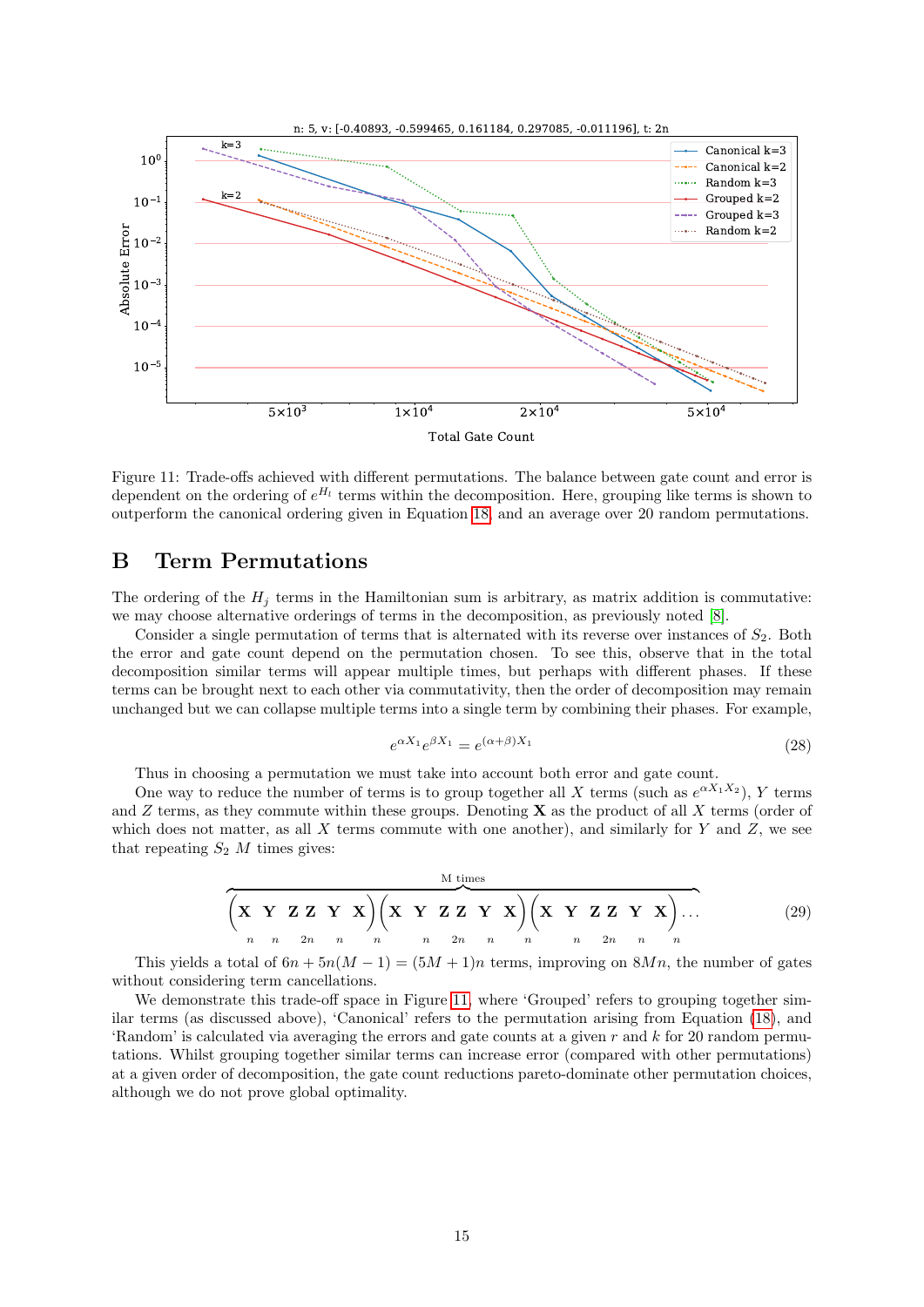# <span id="page-16-14"></span>References

- <span id="page-16-2"></span>[1] Ryan Babbush, Jarrod McClean, Dave Wecker, Al´an Aspuru-Guzik, and Nathan Wiebe. Chemical basis of trotter-suzuki errors in quantum chemistry simulation. *Physical Review A*, 91(2):022311, 2015.
- <span id="page-16-15"></span>[2] Dominic W Berry, Graeme Ahokas, Richard Cleve, and Barry C Sanders. Efficient quantum algorithms for simulating sparse hamiltonians. *Communications in Mathematical Physics*, 270(2):359– 371, 2007.
- <span id="page-16-4"></span><span id="page-16-3"></span>[3] Dominic W Berry, Andrew M Childs, Richard Cleve, Robin Kothari, and Rolando D Somma. Exponential improvement in precision for simulating sparse hamiltonians. In *Forum of Mathematics, Sigma*, volume 5. Cambridge University Press, 2017.
- <span id="page-16-7"></span>[4] Katherine L Brown, William J Munro, and Vivien M Kendon. Using quantum computers for quantum simulation. *Entropy*, 12(11):2268–2307, 2010.
- <span id="page-16-13"></span><span id="page-16-12"></span>[5] Earl Campbell. Shorter gate sequences for quantum computing by mixing unitaries. *Physical Review A*, 95(4):042306, 2017.
- <span id="page-16-5"></span>[6] Earl Campbell. A random compiler for fast hamiltonian simulation. *arXiv preprint arXiv:1811.08017*, 2018.
- <span id="page-16-8"></span>[7] Andrew M. Childs, Dmitri Maslov, Yunseong Nam, Neil J. Ross, and Yuan Su. Toward the first quantum simulation with quantum speedup. *Proceedings of the National Academy of Sciences*, 115(38):9456–9461, 2018.
- <span id="page-16-11"></span>[8] Andrew M Childs, Aaron Ostrander, and Yuan Su. Faster quantum simulation by randomization. *arXiv preprint arXiv:1805.08385*, 2018.
- <span id="page-16-6"></span>[9] Ish Dhand and Barry C Sanders. Stability of the trotter–suzuki decomposition. *Journal of Physics A: Mathematical and Theoretical*, 47(26):265206, 2014.
- <span id="page-16-1"></span>[10] Richard P Feynman. Simulating physics with computers. *International journal of theoretical physics*, 21(6-7):467–488, 1982.
- <span id="page-16-17"></span><span id="page-16-16"></span>[11] Félix-Antoine Fortin, François-Michel De Rainville, Marc-André Gardner, Marc Parizeau, and Christian Gagn´e. Deap: Evolutionary algorithms made easy. *Journal of Machine Learning Research*, 13(Jul):2171–2175, 2012.
- <span id="page-16-9"></span>[12] I. M. Georgescu, S. Ashhab, and Franco Nori. Quantum simulation. *Rev. Mod. Phys.*, 86:153–185, Mar 2014.
- <span id="page-16-10"></span>[13] Nikolaus Hansen, Sibylle D Müller, and Petros Koumoutsakos. Reducing the time complexity of the derandomized evolution strategy with covariance matrix adaptation (cma-es). *Evolutionary computation*, 11(1):1–18, 2003.
- <span id="page-16-0"></span>[14] Nikolaus Hansen and Andreas Ostermeier. Completely derandomized self-adaptation in evolution strategies. *Evolutionary computation*, 9(2):159–195, 2001.
- [15] Naomichi Hatano and Masuo Suzuki. Finding exponential product formulas of higher orders. In *Quantum annealing and other optimization methods*, pages 37–68. Springer, 2005.
- [16] Cornelius Hempel, Christine Maier, Jonathan Romero, Jarrod McClean, Thomas Monz, Heng Shen, Petar Jurcevic, Ben Lanyon, Peter Love, Ryan Babbush, et al. Quantum chemistry calculations on a trapped-ion quantum simulator. *arXiv preprint arXiv:1803.10238*, 2018.
- [17] Tyson Jones, Anna Brown, Ian Bush, and Simon Benjamin. Quest and high performance simulation of quantum computers. *arXiv preprint arXiv:1802.08032*, 2018.
- [18] Urtzi Las Heras, Unai Alvarez-Rodriguez, Enrique Solano, and Mikel Sanz. Genetic algorithms for digital quantum simulations. *Physical review letters*, 116(23):230504, 2016.
- [19] Andr´e Leier and Wolfgang Banzhaf. Evolving hogg's quantum algorithm using linear-tree gp. In *Genetic and Evolutionary Computation Conference*, pages 390–400. Springer, 2003.